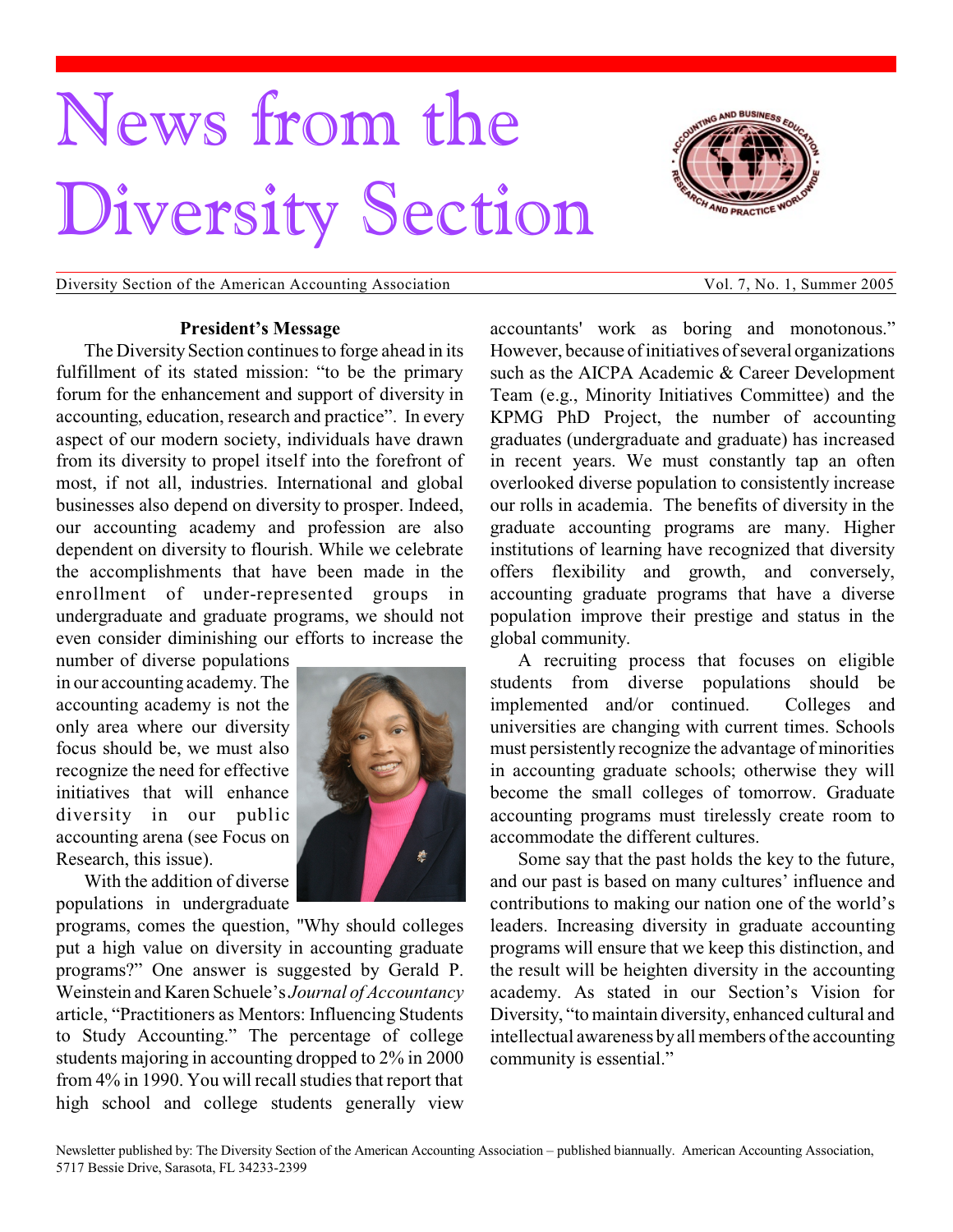#### *Forward Moving*

I wish to take this opportunity to thank the Diversity Section members for allowing me the honor and privilege of serving the Section as its 2004-05 Chair. This year has been a productive one for the Section as evidenced by Committee activities, by an informative Newsletter edited by Jenice Prather-Kinsey, and members' participation in the Annual meeting concurrent sessions and panels. As the year continues, the next anticipated activity is the *First Section Meeting* scheduled for October 2005. At the meeting, important issues will be on the agenda, including presentations on diversity issues and interdisciplinary panel sessions that will provide opportunities to share ideas, solve problems, and stay current on myriad aspects of "accounting business." We speak about how important it is to have the time to network with our colleagues. Do not miss this opportunity to connect and re-connect.

Enjoy our Diversity Section Newsletter and continue your support of the Section and your involvement in its activities. Remember also our ongoing membership drive; it is urgent that we commit to increasing our Section membership.

#### *References*

- American Institute of Certified Public Accountants (AICPA) 2004. The supply of accounting graduates and the demand for public accounting recruits-2004. AICPA: New York.
- KPMG International. 2005. Celebrating Diversity-KPMG Foundation 2004 Annual Report. KPMG Foundation: New Jersey.



Annual meeting

### **2004 Business Meeting Minutes**

American Accounting Association Diversity Section Breakfast/Business Meeting Minutes

August 10, 2004, World Center Marriott--Orlando, Florida

The incoming Chairperson Ida Robinson-Backmon called the meeting to order at 7:02 a.m.

Wanda Mattei-Ballester, Member of the Nominations Committee presented the 2004-05 slate of officers:

> Chair: Ida Robinson-Backmon Vice-Chair: Harold Little Secretary: Cheryl Allen Treasurer: Linda Holmes Program Liaison: Vaughan Radcliffe

The outgoing Chair, Fred Jacobs, spoke of the excellent accomplishments of the Section in its first few years. He stressed the importance of bringing the Section into the work lives of our members. He encouraged the Section to hold more than one meeting per year. Former Chair Jacobs then presented the Section's award for Outstanding Leadership in Advancement of Diversity 2004, to Bernie Milano, President and Trustee of the KPMG PhD Foundation.

Byron Henry, Treasurer, presented the financial

report and highlighted the contribution from the AICPA Minority Initiatives Committee for the sponsored reception and lunch during the Annual Meeting of the Association. r e p o r t w a s unanimously approved.



Outstanding Scholarship Award for American Accounting the Advancement of Diversity in The Accounting

Cynthia Jackson was recognized and applauded for her outstanding efforts as chair of the 2003-04 Membership Committee. As a member of the AICPA Minority Initiatives Committee (MIC) Cynthia Jackson then presented the

AICPA Outstanding Research Award to Dahlia Robinson and Jennifer Joe.

Chairperson Robinson-Backmon presented the following awards on behalf of the Diversity Section Awards Committee: the Excellence in Accounting Research Award to Michael Kimbrough, which was accepted by Lynette Wood, and the Exemplary Mentorship award to Bill Kinney. The outgoing Chair Fred Jacobs presented the Outstanding Scholarship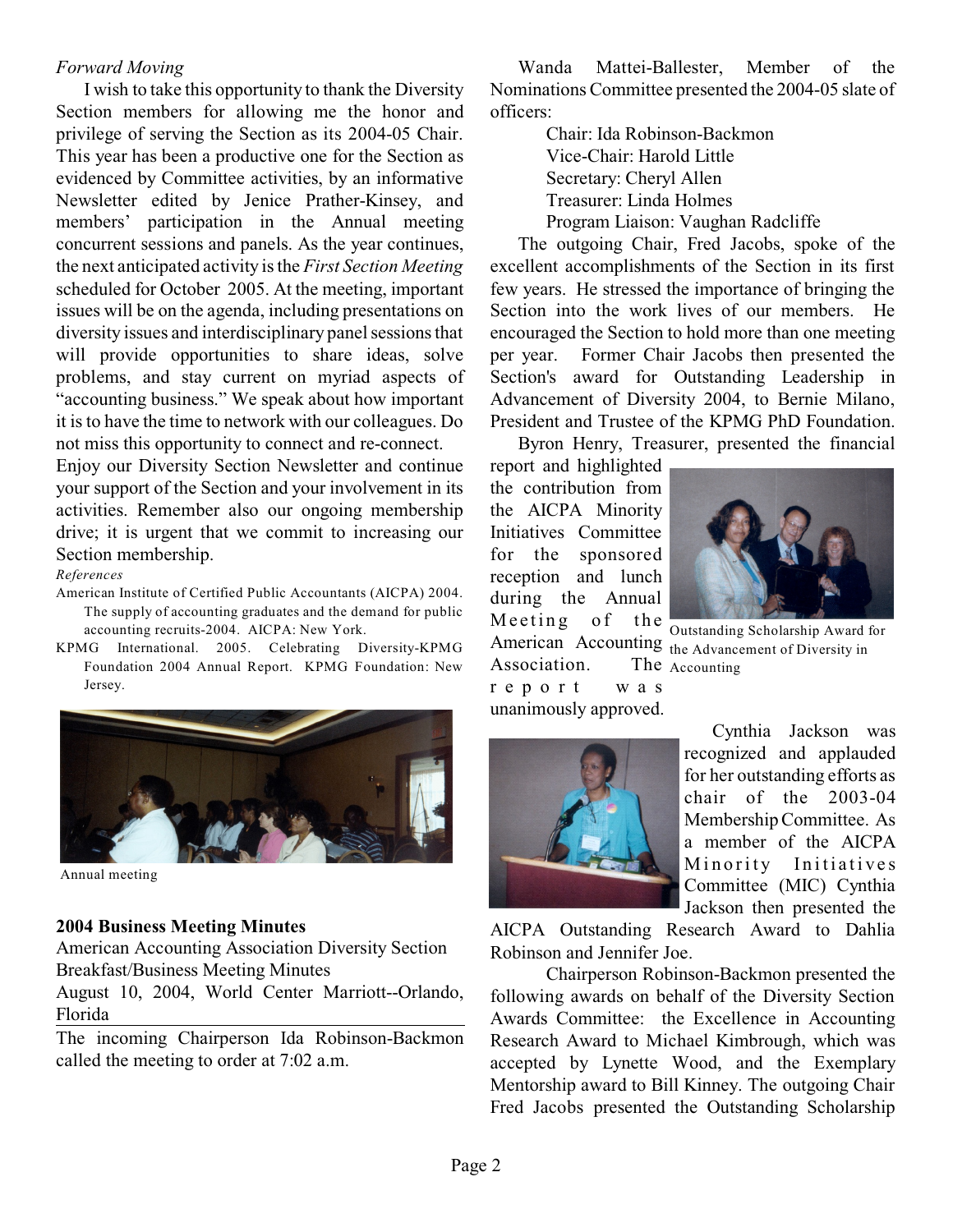Award for the Advancement of Diversity in Accounting to Leslie Weisenfeld and Ida Robinson-Backmon.



Outstanding Mentoring Award

Cheryl Allen reported on the Section's regional and annual programs. Ida Robinson-Backmon, Cheryl Allen, Kelly Richmond and Cynthia Jackson presented a research panel on diversity research at the Accounting, Behavior and Organizations' Section meeting in

October 2003. The Diversity Section did not have sessions at any other regional programs, but retains a goal of doing so. Kevin James' Committee assembled an Annual Meeting panel on recruiting high school students into accounting and the session was scheduled for Monday; the Section's concurrent paper session was scheduled for Wednesday. Cheryl Allen reported that there were many reviewers that volunteered to critique annual meeting papers; and requested that more Section members volunteer as discussants. Cheryl thanked those who participated in all the Annual program events.

Delano (Del) Barry, Interim Chair of the Membership Committee, presented the Membership Committee report. The latest information from the AAA is that the Section needs 60 more members to meet the 400-member minimum. The AAA has sent an email to its entire membership to encourage members to join the Section. The Committee is developing two more data sources, the 105 Historically Black Colleges and Universities (HBCUs) and the Management Education Alliance. Del Barry emphasized his need for contacts at the smaller HBCUs. Peter Johnson was recognized as the recipient of the Membership Committee contest for signing up the most new members (13) of the Section. Peter received a digital camera for his efforts.

Ola Smith, Newsletter Editor, presented the report for the Newsletter Committee. The Newsletter, she reported, should be out soon. Her biggest need is for more material, and she encouraged those present to submit.

Harold Little, submitted his Research Committee report. He encouraged everyone to respond to the survey the Section is conducting-188 emails were sent out, only 50 replies were received. There were approximately 40 undeliverable surveys. Fred Jacobs encouraged the Section members to take ownership of the Section and pointed out that the Section members can and should increase the survey response rate.

Kevin James presented the Student/Faculty Recruitment Committee Report. The first goal for the year was fulfilled. The Committee will present a AAA Annual meeting panel session on minority recruiting in the profession. The title of the session is The Accounting Career Awareness Program (ACAP): A Proven Means of Attracting Talented Minority Students into Your Accounting Program. The Committee's second goal isto work more closely together with other organizations such as KPMG, the AICPA, and NABA.

Peter Johnson presented the Historian's Committee report. The most significant accomplishment of the past year was the Chair's compilation ofthe history for both the Minority Faculty Development and Initiatives Committee and its successor, the Diversity Section. The Committee has two goals: to document and share the significant events in the Diversity Section and to educate students and others on how pioneering minority accountants have contributed to where we are today. The Committee is in the process of establishing a speakers' bureau to make universities and colleges aware of available speakers. In April 2004 Brigham Young University held a very successful event when Professor Larzette Hale, the first black woman to earn a CPA and a Ph.D. in Accounting, spoke to over 240 students.

Buky Folami presented the report of the Faculty Development Committee. The Committee's goal is to focus on increasing the representation of under-represented groups on editorial boards. To this end, the committee is developing a list of qualified under-represented minorities. The Committee is also exploring ways to ensure that minority faculty knows about seminars and conferences that might help develop their careers.

The Chair called for a motion to approve these reports. The reports were unanimously approved.

Wanda Mattei-Ballester then asked for nominations for the 2004-05 Section's Nominations Committee. The following individuals were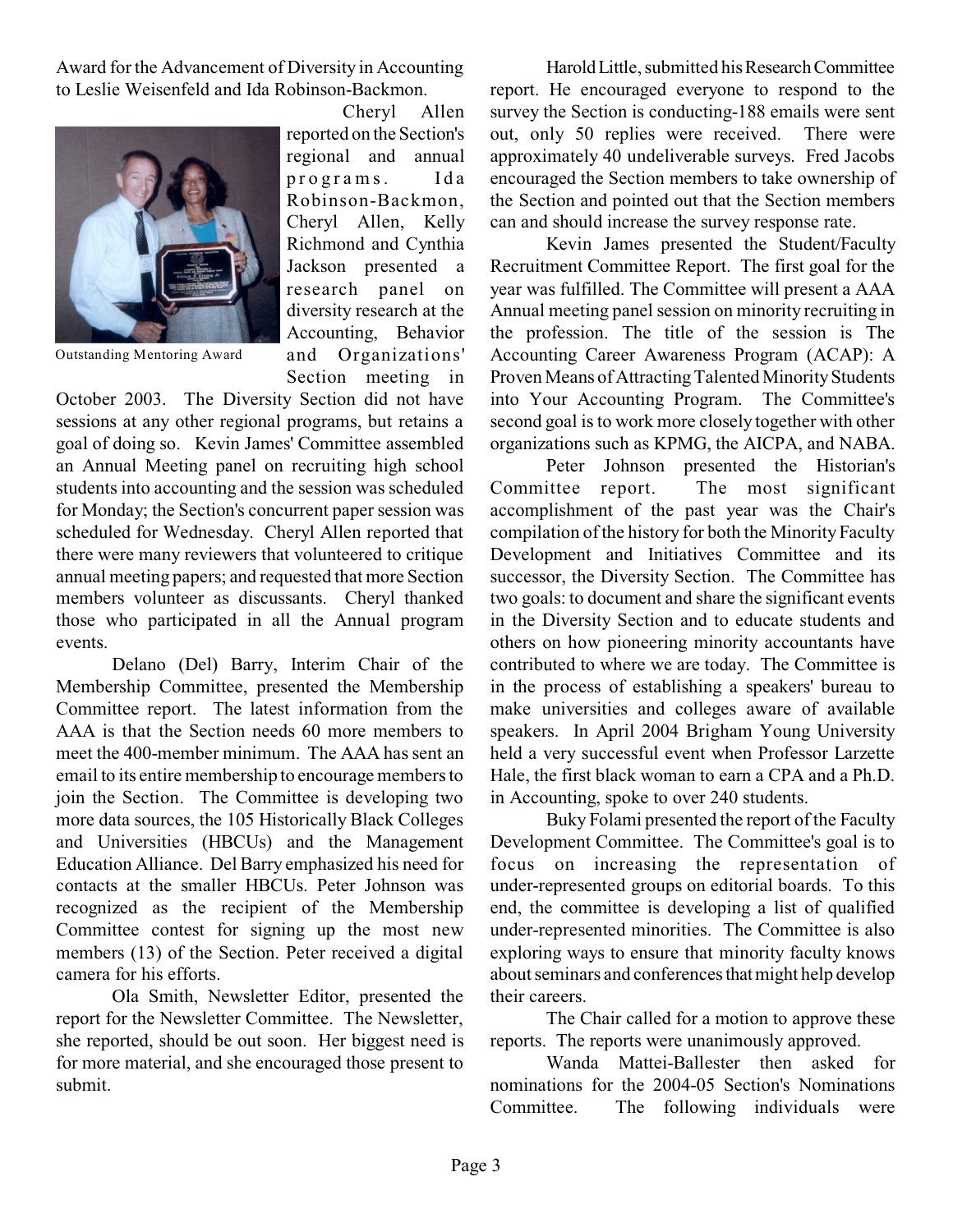nominated; Linda Poulson, Aretha Hill, Cheryl Allen and Winnie Scott. The ballot posting and voting process will occur via the AAA internet. The Chair requested that all members participate in the election process.

The meeting was opened for general questions and comments:

- Tony Tinker, an editor of Critical Perspectives on Accounting, invited submissions to his journal and to his conference to be held in New York in April.
- Vaughan Radcliffe reported that he will be a persistent and tenacious Section Program Liaison. Dr. Radcliffe encouraged members to send him paper submissions and topics for panel sessions.
- Del Barry emphasized his need for contacts at the smaller HBCUs.

The meeting was adjourned at approximately 8:30.

*Respectfully submitted,*

*Theresa Hammond, 2003-04 Diversity Section Secretary*

## **Focus on Research**

*Floran Thomas of Thomas & Carr, LLC (Tampa) and Dr. Theresa Hammond of Boston College*

While some progress has been made, the numbers of black accountants in management at public accounting firms is still abysmal. The National Association of Black Accountants (NABA) has played a leadership role in countering the dearth of African American CPAs, but the mainstream of the profession has not made the issue a high priority. Exacerbating this problem is the lack of firm-specific information on the progress of African Americans in the profession. In contrast to law firms, public accounting firms do not report publicly the composition of their ranks.

The National Association of Black Accountant's Center for Legislative Studies (NABA CLS) recently conducted its own independent survey of the top 10 public accounting firms. Six of the ten firms responded to the survey. NABA CLS concluded that fewer than one in one thousand partners in major public accounting firms were African American; three in one thousand were Latino.

|                 | White    |                                  |         |         |         |
|-----------------|----------|----------------------------------|---------|---------|---------|
|                 | (not     | African                          |         | Asian   |         |
|                 |          | Latino) American Latino American |         |         | Other   |
| Partners        | 98.7%    | $0.1\%$                          | $0.3\%$ | $0.6\%$ | $0.2\%$ |
| <b>CPAs</b>     | $96.5\%$ | $0.4\%$                          | $0.9\%$ | $1.9\%$ | $0.2\%$ |
| Professionals   | 92.7%    | $1.4\%$                          | $1.5\%$ | $3.9\%$ | $0.4\%$ |
| Acct. graduates | 74.0%    | $8.4\%$                          | $7.0\%$ | $7.4\%$ | $3.0\%$ |
| U.S. population |          |                                  |         |         |         |
| (2004)          | 75.1%    | 12. $3\%$ 12.5%                  |         | $3.6\%$ | $1.0\%$ |

As is evident in the above table, the shortage of minority-group members, particularly African Americans and Latinos, permeates all layers of the major firms. Attaining a position working for one of these firms is critical to the career path of financial professionals.

#### **Committee Updates**

Mid-Year Diversity Section Conference

The Diversity Section will have its first Mid-Year Conference on October 6-8, 2005, in New Orleans, Louisiana. The purpose of this conference is to enhance and support diversity in accounting, education and practice through completed papers, abstracts and panel discussions. Submissions are due to Georgia Saemann at gsaemann@uwm.edu by July 30, 2005.

#### Awards Committee

The Awards Committee grants three categories of awards each year at the Annual AAA Meeting. The three categories are:

- 1. The Diversity Scholarship Award is a best research paper/author award that goes to an underrepresented faculty (member of the Section) who has written refereed paper(s) worthy of recognition. The two service awards are to Diversity Section members who have a good record of service to the under-represented minority accounting profession. Here the nominee could be a minority member himself/herself or a non-minority member who has done work in favor of the Diversity Section or minority accounting groups.
- 2. The Diversity Leadership Award is defined as service to the organized profession, for example, accomplished leadership in serving on diversity related professional accounting committees. Last year's recipient was Bernie Milano. The Outstanding Mentoring Award is for a member of the Section who has distinguished herself/himself in helping minorities advance in the profession through professional articles, service in professional organizations or similar professional outlets that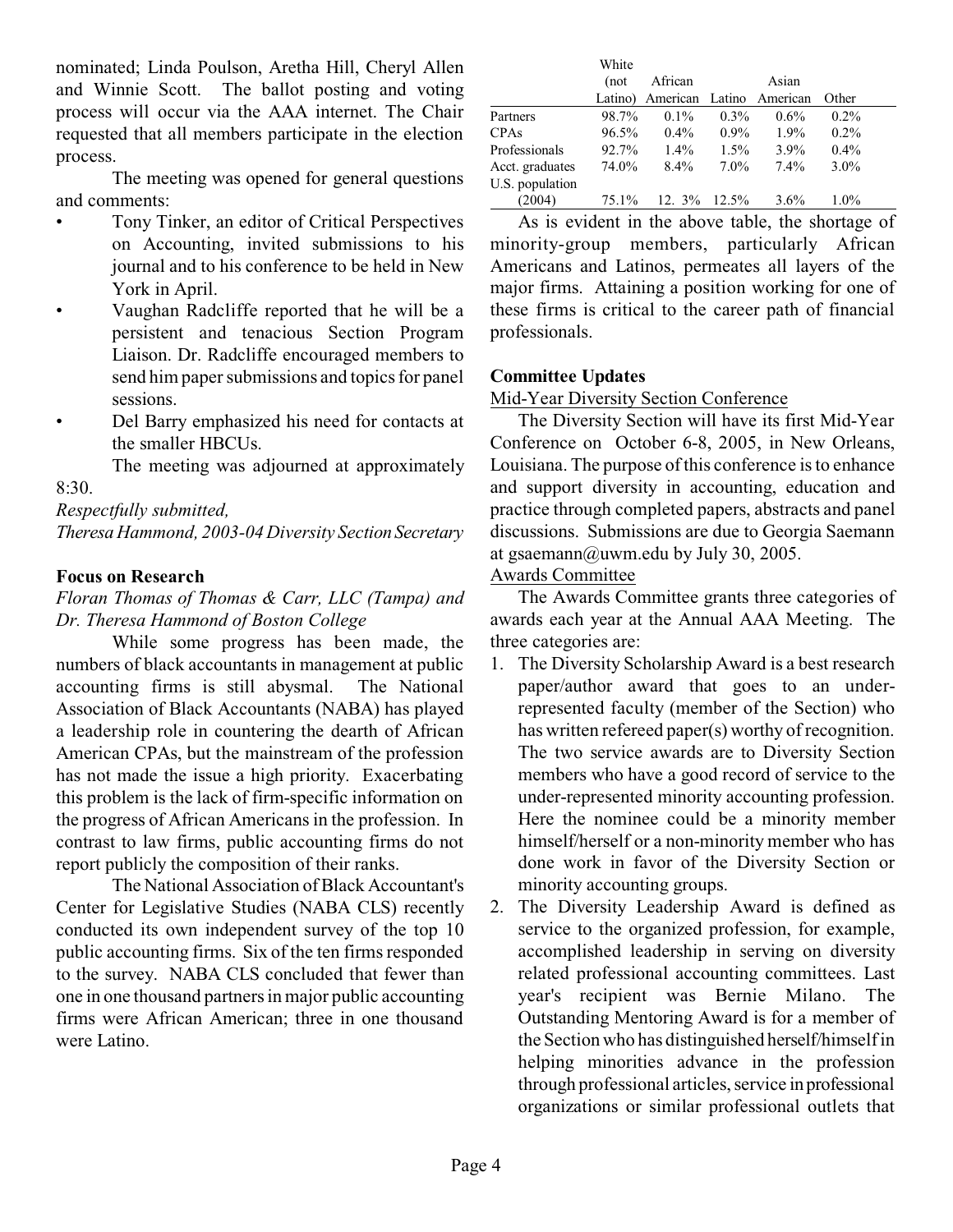help our students or faculty develop and become Ph.D. candidates, tenured and/or promoted and/or help more undergraduate students enroll in the accounting curricula in their respective universities or locations.

We ask for your continued support in securing nominations for these three awards. Nominations should include a statement about why a person is deserving of the award and should be e-mailed to Juan Rivera at jrivera@nd.edu. We close the nominations on May 15, 2005 and announce the awards at the AAA meeting in August. The awards include a plaque and an honorarium.

Awards granted in August 2004

- Diversity Leadership Award-Bernie Milano
- Diversity Scholarship Award-Ida Robinson and Leslie Weisenfeld
- Outstanding Mentoring Award-Bill Kinney
- Outstanding Research Award--Michael Kimbrough

### History Committee

Committee members include Peter Johnson, Chair, Winnie Scott, and Theresa Hammond. This is adapted from what Peter wrote for the AAA meeting in August

The documenting and the sharing of history has always been an essential aspect of the human family and will continue to be through out eternity. History is what unites and strengthens a community and provides guidance and structure to enhance success for the future. History is to know who we are and provides a glimpse of whom and what we can become.

We have spent the fall focusing on one of our major goals:

*To educate, inform, and inspire students, faculty, and the professional community of the significant contributions made by the many pionee r s o f t h e a c c o u n t i n g profession--specifically, the under-represented groups of the accounting profession who have contributed much to open doors for many of us today.*

In order to accomplish this goal, we have begun work on a "Speakers Bureau." The Speakers Bureau (SB) will consist of the many pioneers who have contributed much to the accounting profession and who through an informal process have spoken at different university across the country. What we hope to do is to establish a formal process of sharing unique experiences of the past that has played an important role in who we are today as members of the FDI.

Presently, we have gained commitments from 7 pioneering minority CPAs to form the charter members of the SB. (Dr. Ruth Harris, Mr. Hank Wilfong, and Mr. Jerome Broadus in the DC/Richmond Area; Mrs. Bernadine Gines in New York; and Dr. Talmadge Tillman, Mr. Robert Hill, and Mr. William Collins in Los Angeles.) Using Hasselback, we have identified department chairs at nearly 100 universities within 50 miles of these pioneers' residences. We are now in the process of mailing these universities to suggest that they invite these pioneers to speak to their students and faculty. The costs of this program are being covered by Brigham Young University, the University of Delaware, and Boston College.

#### Nominations Committee

The nominations process for 2004-05 officers was as follows:

- 1. Suggestions for nominations were solicited from the Section membership;
- 2. The nominations committee reviewed suggestions and identified potential officers;
- 3. These potential officers were contacted by the chairperson;
- 4. If the potential nominee accepts, their name is placed in nomination; if the nominee does not accept, the next potential nominee is contacted.
- 5. The nominations were President Ida Robinson Backmon Univ. of Baltimore), VP-Harold Little (Univ. of Western Kentucky), Secretary - Cheryl Allen (Morehouse), Treasurer-Linda Holmes (Univ. of Wisconsin-Whitewater), Program Chair-Vaughan Radcliffe (Univ. of Western Ontario), Section Representative-Harold Little.

### **Announcements**

• AICPA to Sponsor Minority Faculty to AAA Conference

For the fourth consecutive year the AICPA Minority Initiatives Committee (MIC) will sponsor a select number of untenured minority accounting faculty to attend the annual meeting of the American Accounting Association (AAA). The 2005 meeting will be held August 7-10 in San Francisco, California.

With the AAA's national focus on the broader needs of accounting educators, tenure-track minority faculty will have increased opportunities to build strategic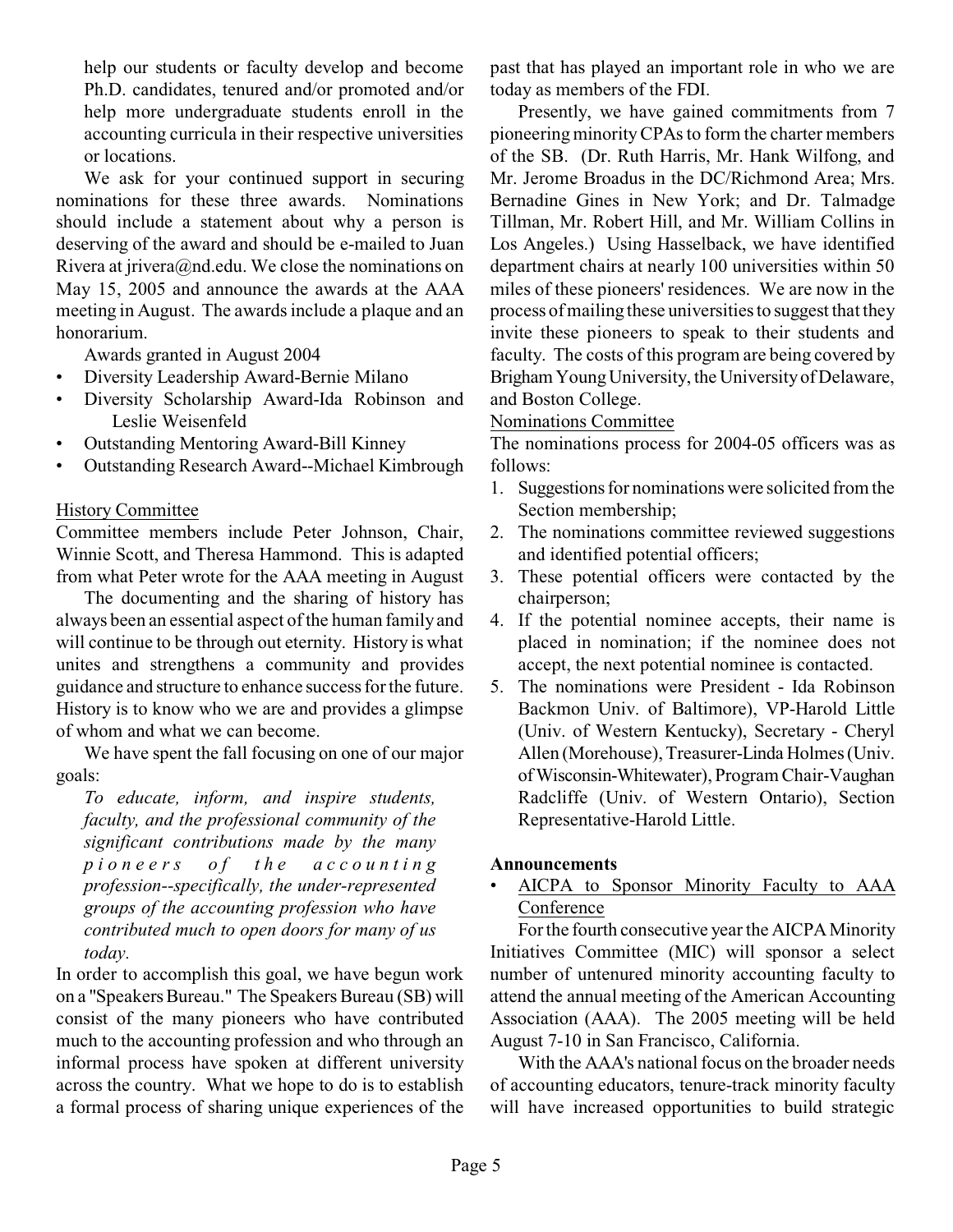alliances, participate in professional development programs and identify research opportunities. The MIC believes this initiative supports both the tenure process and advances the mission of the AAADiversity Section.

The Committee will select a limited number of minority accounting faculty from the pool of applicants to participate in this initiative. Selected participants will receive reimbursement for expenses incurred in conjunction with the meeting including registration, airfare, and hotel costs, not to exceed \$1,500.

Additional details, program requirements and deadlines will be available by March 15th at the following website:

[http://www.aicpa.org/members/div/career/mini/fac\\_devel.htm](http://www.aicpa.org/members/div/career/mini/fac_devel.htm) or by sending an e-mail to

MIC Programs@aicpa.org

### **Have you seen…..**

#### Refereed Journal Publications

- Daneshfar, A., and R. Hema (2004). Gender differences and effects of pressure from superior in tax compliance decisions in class room ethics interventions. *Journal of Professional Responsibility and Ethics in Accounting.* 9: 189-215.
- Kimbrough, M. (2005). The effect of conference calls on analyst and market underreaction to earnings announcements. *The Accounting Review.* 89(1): 189-219.
- Kilian, C.M., D. Hukai, and C.E. McCarty (2005). *The Journal of Management Development*. 24:2: 155-168.
- Louis, H., and D. Robinson (2005). Do managers credibly use accruals to signal private information? Evidence from the pricing of discretionary accruals around stock splits. *Journal of Accounting and Economics.* 39: 361-380.
- Kilian, C. M., D. Hukai, and C.E. McCarty (2005). Building diversity in the pipeline to corporate leadership. *The Journal of Management Development.* 24:2: 155-168.
- Prather-Kinsey, J., and N. Rueschhoff (2004). An analysis of international accounting research in U.S. and non-U.S. based academic accounting journals. *Journal of International Accounting Research.*  $3(1):1-20.$
- Prather-Kinsey, J., and G. Meek (2004). The effect of Revised IAS 14 on segment reporting. *European Accounting Review.* 13 (2): 213-234.
- Prather-Kinsey, J., and S. Shelton (2005). IAS versus U.S. GAAP: Assessing the quality of financial reporting in South Africa, the United Kingdom and the U.S. *Advances in International Accounting*. 18.
- Roberts, A.A. (2005). The implications of joint cost standards for charity reporting. *Accounting Horizons*, 19 (1): 11-24.
- Stewart, L. J. and V. Owhoso (2005). Derivative financial instruments and nonprofit health care provider. *Journal of Healthcare Finance*. 31 (2).

#### Books

Kinney, M., J. Prather-Kinsey, and C. Raiborn (2005). *Cost Accounting: Foundations & Evolutions*. Ohio: Thomson South-Western.

### **Awards/Promotions/Honors**

Daneshfar, A and H. Rao. 2004. The Effect of Machiavellianism on Accounting Ethics Training programs. American Accounting Association (mid-Atlantic) Best Manuscript Award (April 16). Washington D.C.

Kozlowski, Bette of KPMG LLP, Mid-Atlantic Director of University Relations, was just elected to a three year term on the Board of Directors of AACSB International as the representative for noneducational member institutions

Little, H. 2004. Received tenure at Western Kentucky University's Gordon Ford College of Business.

Pitre, T. Terence. 2005. Hired as an assistant professor in accounting at Moore School of Business, University of South Carolina in Columbia, SC after receiving his PhD from Michigan State University.

Robinson-Backmon, Ida. 2004. Appointed Chair of the Accounting Department of North Carolina A&T State University, School of Business and Economics.

Stout, William. 2005. Promoted to Associate Professor and appointed Director, School of Accountancy at the University of Louisville.

### **In Memorial**

Mr. Benjamin Louis King, Maryland's first African-American Certified Public Accountant died March 2005 of kidney failure at the age of 77. Mr. King received a bachelor's degree in accounting from Virginia State College in 1949. He sat for the CPA exam after taking graduate courses in accounting at American University. To many, he is known as Benny, as he mentored many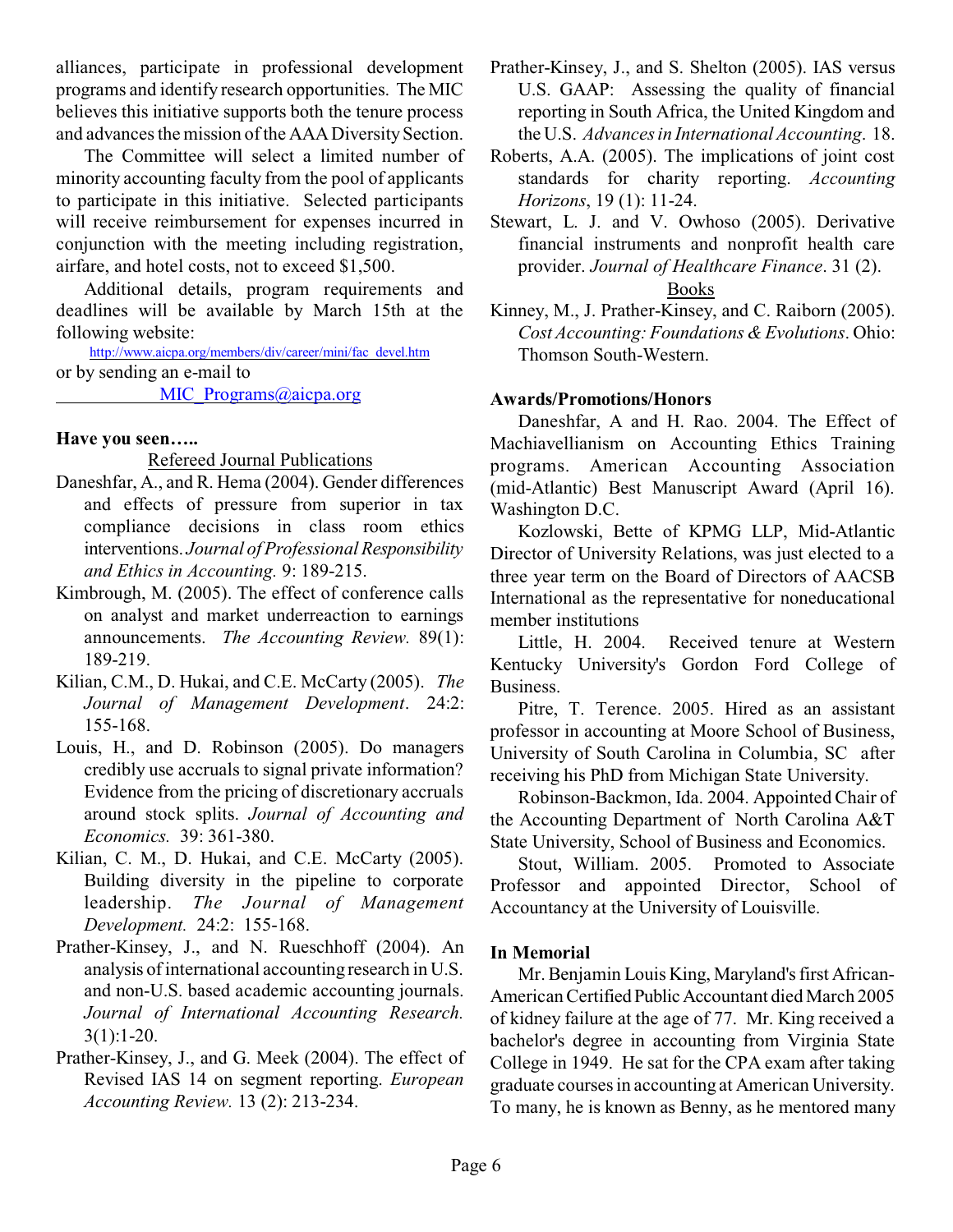African-American accountants. Benjamin opened an office in Baltimore where he hired African-American CPAs who at the time were not allowed to work for the majority CPA firms. Moreover, he taught at Morgan State University and worked to have it recognized by the State Board so that African-American students could qualify to sit for the state CPA exam. In 1973, he founded the Baltimore chapter of the National Association of Black Accountants and used it as a platform to help younger professionals grow professionally and network. Mr. King was appointed to the Maryland State Board of Public Accountancy in 1969 where he also served as chairman. He served in several capacities for the Industrial Bank of Washington until 2004. Benny will be missed.

### **From the Treasurer**

Following is the Diversity Section's budget for the fiscal year September 1, 2004, through August 31, 2005. **Inflows**

#### $Dues<sup>1</sup>$

| Associate member                                    | \$300 |
|-----------------------------------------------------|-------|
| Full member                                         | 6,000 |
| Annual meeting CPE registration                     | 500   |
| Interest income                                     | 50    |
| Total inflows $\dots\dots\dots\dots\dots\dots\dots$ | 6,850 |

## **Outflows**

| Annual meeting, Diversity section                   |       |
|-----------------------------------------------------|-------|
| breakfast/luncheon                                  | 1,000 |
| Administrative                                      |       |
| Postage $\ldots \ldots \ldots \ldots \ldots \ldots$ | 25    |
| Council allocation                                  | 50    |
| Staff support <sup>4</sup>                          | 50    |
| $Awards4$                                           | 800   |
| $Miscellaneous2$                                    | 80    |
| Total administrative                                | 1,050 |
| Total outflows                                      | 2,005 |
|                                                     |       |

- **Net inflow ..................... \$4,845**
- $\mu$  Amounts based on projected membership of 50 associate members (\$6) and 400 full members (\$15).
- Estimated credit card collection fee allocation. 2
- The council fee is equal to projected interest income. 3
- <sup>4</sup> Board estimates.

Prepared by Linda Holmes, Treasurer August 30, 2004

## **AAA Annual Meeting**

Make sure you attend the following in San Francisco:

• Panel Session: Minority Recruiting in the Profession: Closing the Expectations Gap. The Accounting Career Awareness Program (ACAP): A Proven Means of Attracting Talented Minority Students into Your Accounting Program. Moderator: Kevin James, Middle Tennessee State University Panelists: Barbara Lofton, University of Arkansas; Annie McGowan, Texas A&M; Alex

Ampadu, AICPA Minority Initiatives Committee

- Research Papers Session, "Utilizing Diversity in Research to Improve Pedagogy and Reporting" Moderator: Aretha Hill, Florida A&M University
	- The Effect of Related Financial Indicators on Investor Evaluation of Alliances, by Alireza Daneshfar, University of New Haven, Henry Adobor, Quinnipiac University. Discussant: Robert Yetman, University of California at Davis.
	- Using Action Research to Promote Increased Learning for Educationally Disadvantaged Students: A Critical Accounting Intervention, by Lawrence B. Logan, University of Massachusetts Dartmouth; C. Richard Baker, University of Massachusetts Dartmouth. Discussant: Stephen Bukowy, UNC Pembroke
	- An Investigation of the Non-Traditional Student: Success in an Upper-Division Undergraduate Accounting course-Predictors and Outcomes Assessment, by Susan Lynn, University of Baltimore.
- Forum Session Paper:
	- Multicultural Mentoring Survey, by Dawn Hukai, University of Wisconsin-River Falls.